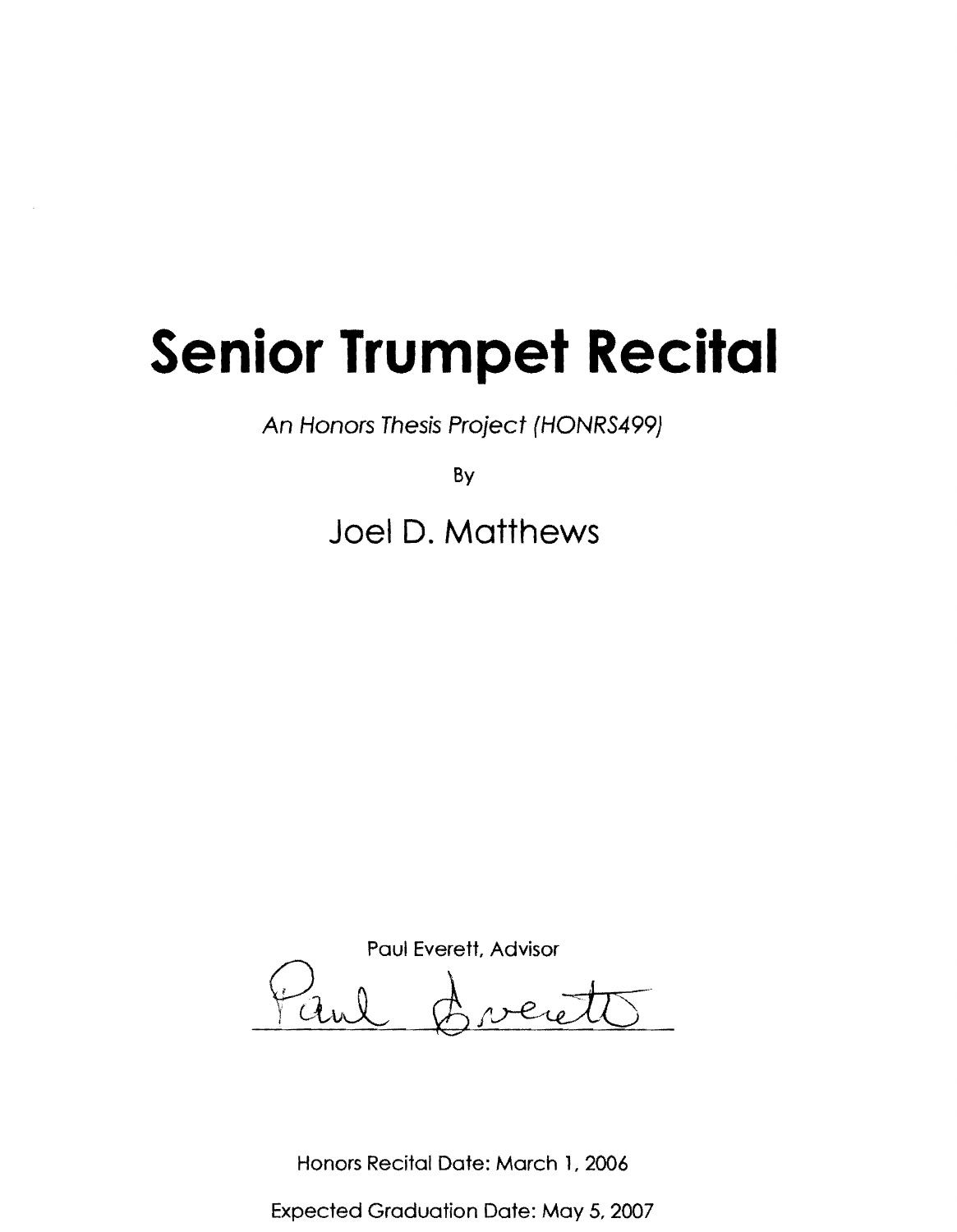

## **Abstract**

This relatively short thesis packet will document the processes that I went through in preparing a Senior Honors Recital, presented on March 1, 2006, including music selection choices and writing program notes. Then I will discuss my decision to perform another Senior Recital on November 16, 2006 and how I was able to gain more experience by using a different setting and set of circumstances for that second recital. Though I never make one direct author's statement, the material that I present in this thesis packet – including the reasons for my music selection and the program notes that I wrote for my March 1 recital- is so highly personal that there is no need to restate the author's statement.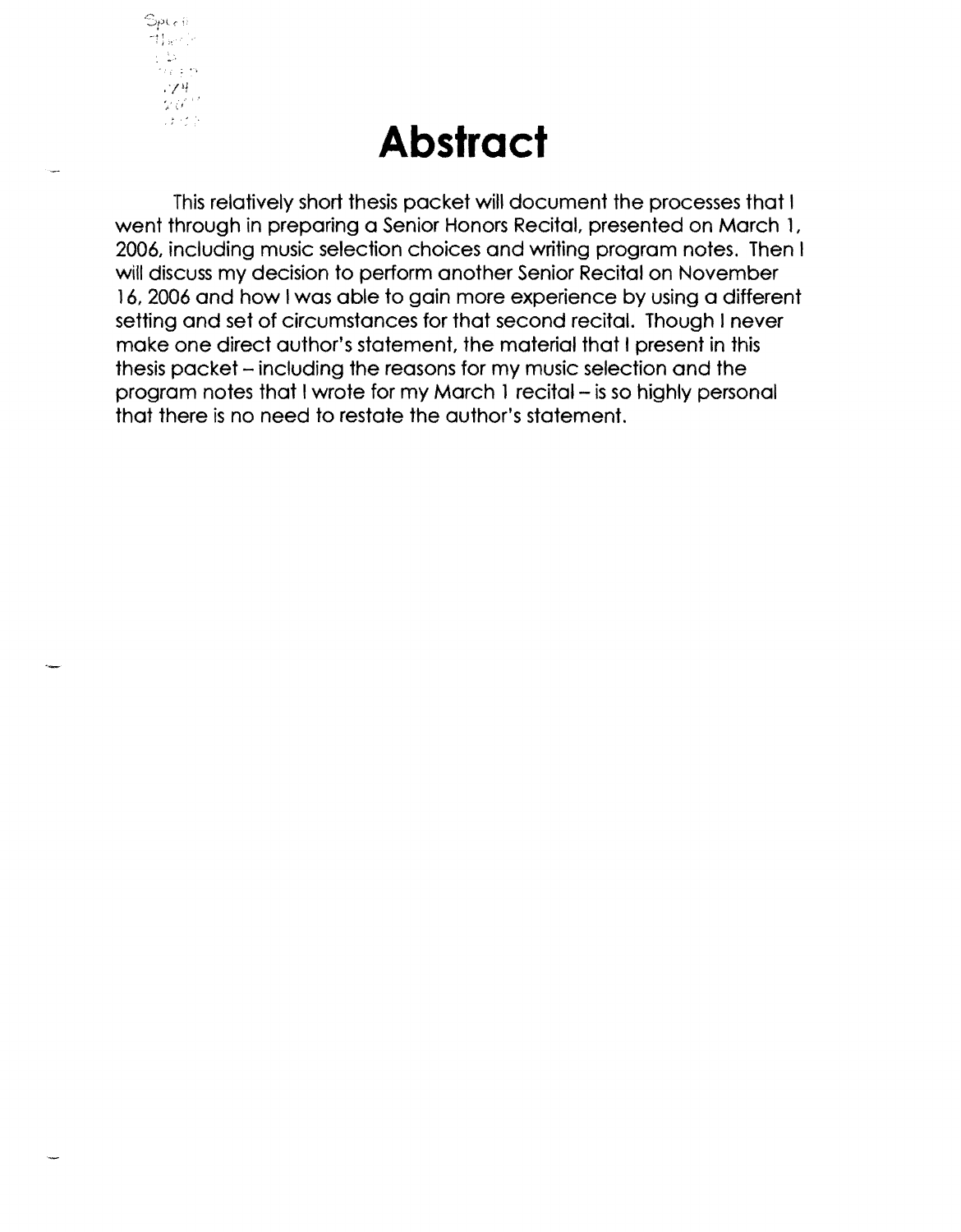## **Acknowledgements**

First and foremost, I would like to thank my mother Jo Ellen Matthews for accompanying me on the piano for both of my performances. The opportunity to collaborate with a parent to fulfill an Honors thesis requirement is fairly rare, and I appreciate it.

I would like to also thank my family for their support.

I would like to thank the Honors College and the Whitinger Scholarship selection committee for taking a chance and providing a free college education to a trumpet player.

Finally, I would like to thank my teacher, Paul Everett, who has taught me so much about the trumpet. None of these performances would be worthwhile without his help and guidance.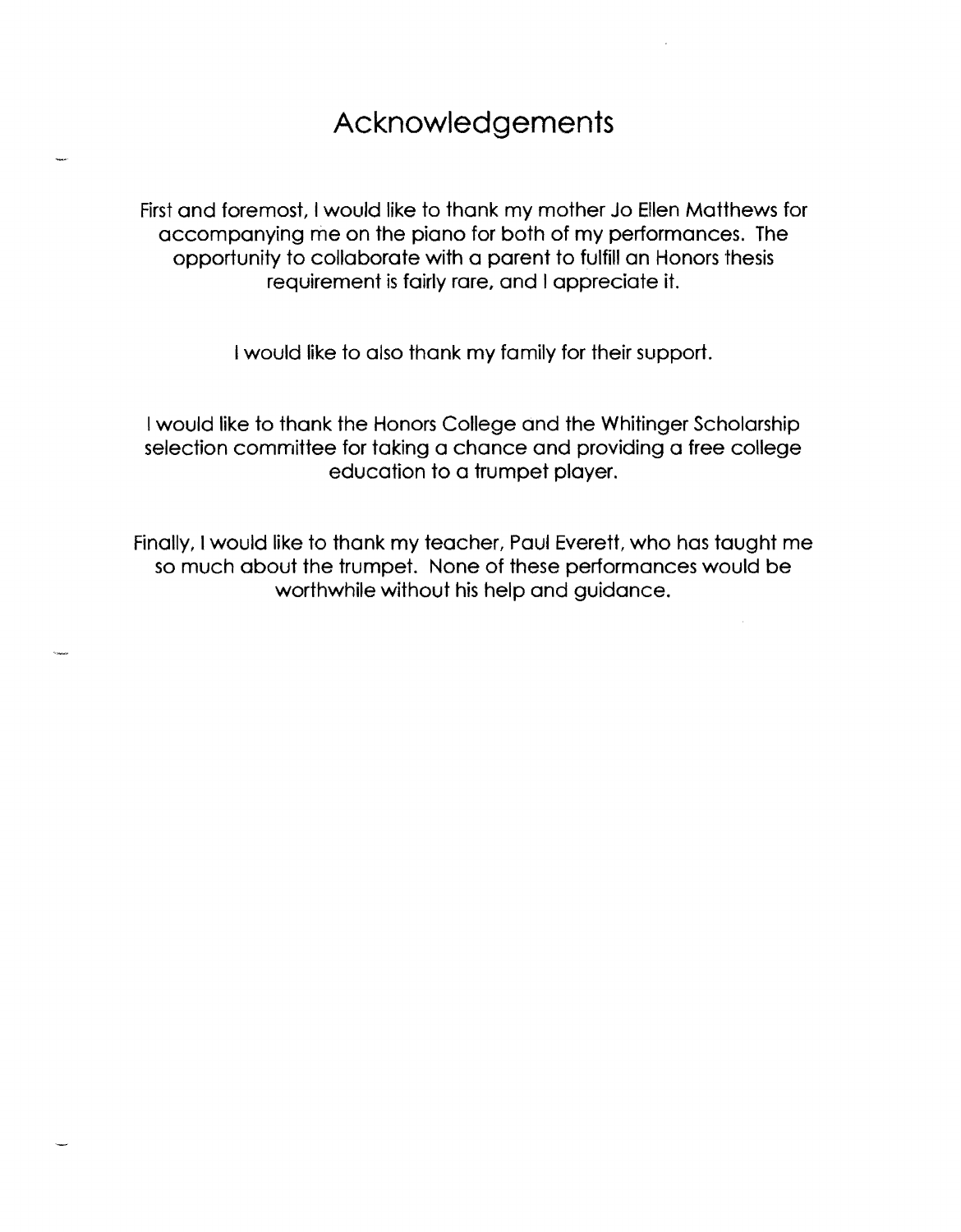## **Joel Matthews**

## Senior Honors Recital Program Notes (Presented on March 1,2006 at 5:30 p.m. in Sursa Hall)

### Purpose:

I am performing this recital and writing program notes partially to fulfill my thesis requirement with the Honors College. For those of you who are close friends or family members, you also know that preparing this recital has been my personal challenge in the past few months. In these program notes, I have tried to avoid simply answering the questions, "When?", "Where?", and "Who?" Instead, I have also tried to answer the question, "Why?" Following the description of each piece, you will read the reason that I have chosen to perform each piece. You will also be able to note through active listening that these pieces are written in different styles and showcase different aspects of my trumpet playing. The final important question, "How?", remains to be answered, so I would like to take this opportunity to thank you for attending my recital and discovering the answer to that question with me today.

#### Rose Variations - Robert Russell Bennett

Robert Russell Bennett went to work in New York as an arranger in 1916, and in the 1920's he became America's foremost theater orchestrator, a position which he would hold for the next forty years. He wrote the complete Broadway orchestrations to Show Boat, Anything Goes, Oklahoma!, Annie Get Your Gun, Kiss Me Kate, My Fair Lady, The Sound of Music, and provided entire or partial orchestrations for over 300 other Broadway productions. As a composer, he is best known for writing Victory at Sea for the film orchestra and Suite of Old American Dances for the concert band. He is known for his effective use of very limited instrumentations, and his major compositions usually take on a witty mood with a sense of simplicity and clarity. I

Rose Variations was premiered in 1955 as a work for solo cornet and concert band. Each variation describes a type of rose, and I have included a page with descriptions and pictures of each rose from various rose enthusiasts. The solo is marked with several beautiful melodies which showcase both the lyric and technical capabilities of the trumpet.<sup>2</sup>

I chose to perform this work because some of my most memorable musical experience in high school occurred while I was a cast member in the high school musicals, and those experiences helped me decide to become a Music Education major. I felt that it was fitting for me to pay homage to those experiences by playing this solo, which more closely resembles a Broadway overture than any other major work in the trumpet solo literature.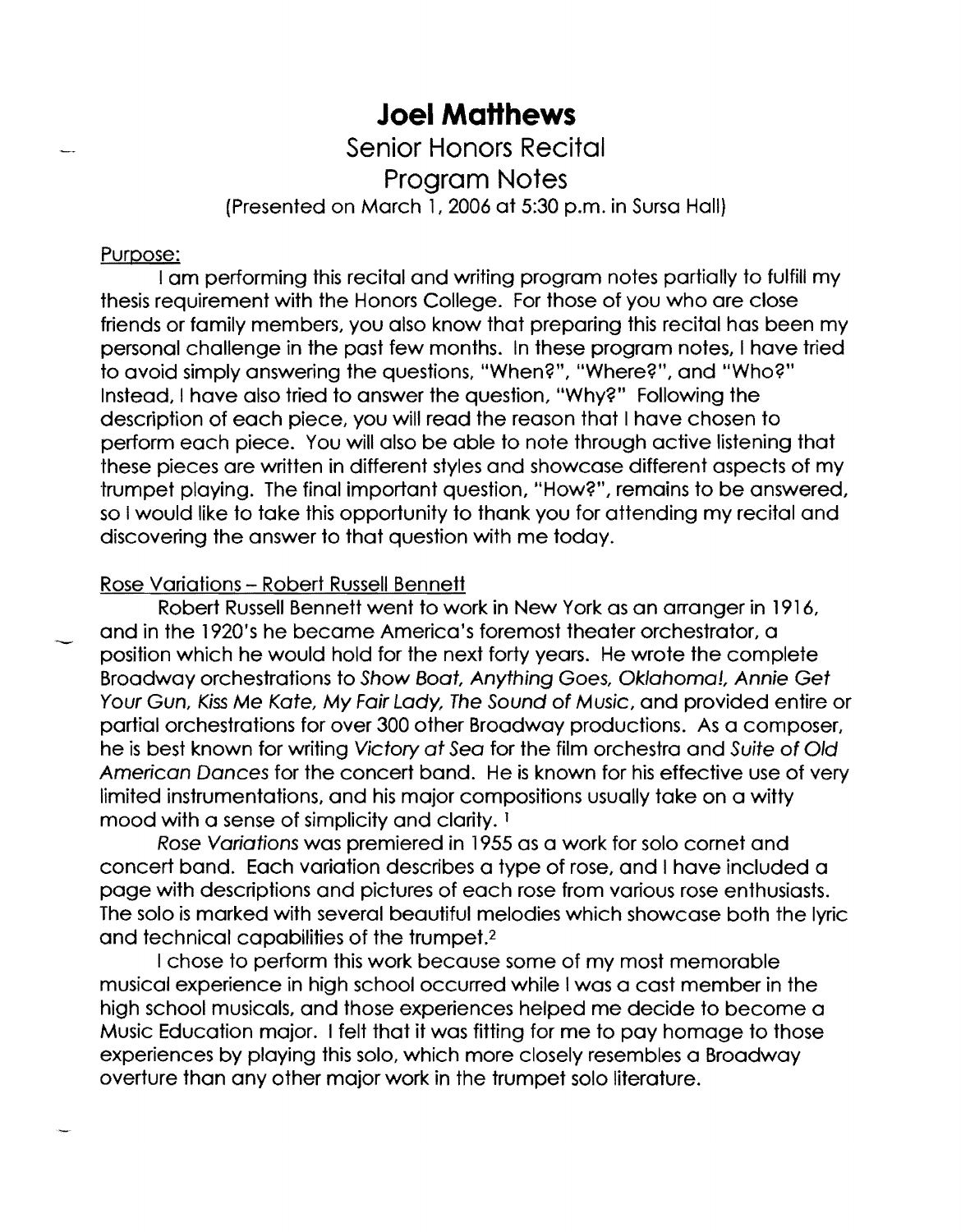### Concerto in Eb Major- Franz Joseph Haydn

Joseph Haydn was an Austrian composer and is known as the father of the symphony. He excelled in every musical genre, and by the late 1780s he had become the most celebrated composer of his time. Since the beginning of the 19th Century, he has been known as one of the three "Viennese Classics" (along with Mozart and Beethoven). Haydn is also known for his wit, especially in the second movement of his Symphony No. 94 (Surprise).3

Haydn's wit is present in his trumpet concerto, as well. The concerto was written for Viennese trumpeter Anton Weidinger to help Weidinger promote his newest invention: the keyed trumpet. Weidinger's trumpet was an experimental horn that allowed trumpet players to escape the confines of the natural harmonic series for the first time and play chromatically in a register where it had been impossible before, and Haydn's concerto was the first major work composed for this instrument. As a witty gesture to show off this new instrument, Haydn used the Eb Major scale as the main melody of the first movement, and he wrote it in an octave where previous natural trumpets would have been unable to play all of the notes. Weidinger's keyed trumpet never became popular, however, but the eventual development of a valve system allowed the trumpet to become a chromatic instrument.4

Though the concerto was premiered on March 22, 1800, it was never played heavily until there was a resurgence starting in 1907 with the Brussels professor Alphonse Goeyens. The cadenza that I will be performing was written by Helmut Wobisch, the first to record this concerto on LP. Since that time, it has become a standard in the trumpet literature, and it is regularly requested for both solo performances and orchestra auditions. Haydn's trumpet concerto is one of his most famous concertos, and it is structured in the standard form for a Classical concerto.4

I chose to perform this piece because I wanted to play a well-known major work. I have revisited this work several times since I was in high school, but have never performed it before. Playing this concerto today gives me the opportunity to perform on a high trumpet (the Eb trumpet), and I also have the chance to perform this important piece of the trumpet repertoire for the first time.



(A keyed trumpet made by an anonymous German maker c. 1820-1830)4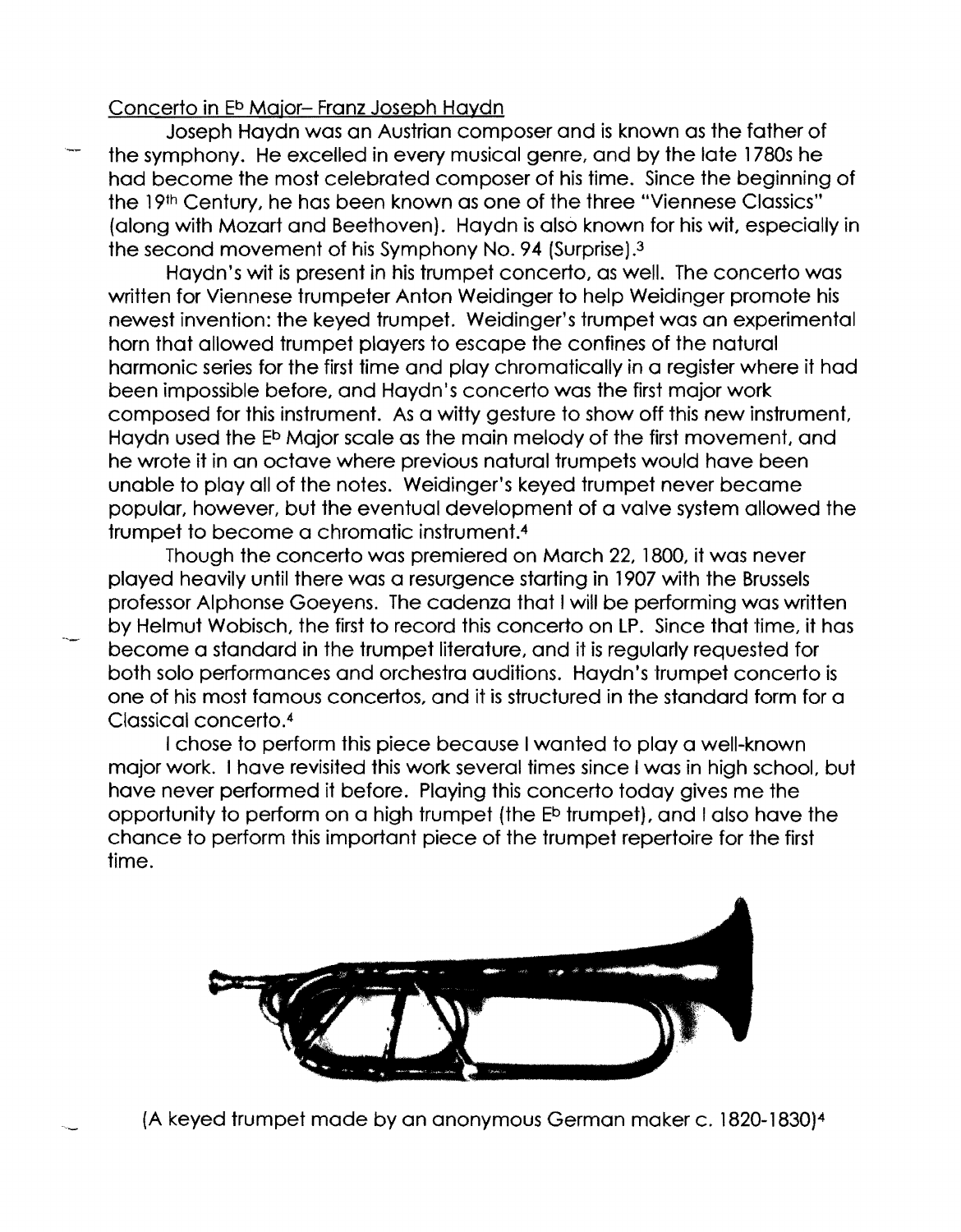### Sonate für Trompete und Klavier - Karl Pilss

Karl Pilss was a Viennese pianist, composer, and painter who produced nearly as many water colors, drawings, and oil paintings as he did compositions. He began work as the pianist for the Vienna State Opera in 1930 and wrote several works for brass, promoting the trumpet and horn as solo instruments. Many of his works are unknown because of their associations: When Austria was annexed by Nazi Germany in 1938, Pilss remained in Vienna and continued to compose many brass fanfares that were used at public events, including Hitler's first arrival in Vienna. It is unclear whether or not Pilss was a member of the Nazi party, but many of his works from the war years (1938-1945) have not been published due to the negative stigma attached to their initial performances.<sup>5</sup>

Though this lesser-known trumpet work was written just before the war in 1935, it is written in the style of late-Romantic German music from the last two decades of the nineteenth century. This sonata is reminiscent of a Brahms work in that short melodies are introduced at the beginning of each movement and are repeated in new keys as the movement continually modulates to different keys. The main idea that ties all three movements is the leap of a 4th followed by the leap of a 5<sup>th</sup>, which usually occurs as the music uses the scale degree motion 5-1-5. This idea and its inversion appear constantly in both the trumpet and piano parts from the very beginning of the sonata until the very end. The sonata is dedicated to Viennese trumpeter Helmut Wobisch.<sup>4</sup>

I wanted to perform a sonata with my mother playing piano, and in this sonata in particular the piano plays an extremely important role along with the trumpet player. In many ways, this piece feels more like a duet between trumpet and piano and not like a soloist with piano accompaniment. I am very thankful and excited that my mother will be playing it with me!

#### There's a Great Day Coming - Will Lamartine Thompson (arr. Terry Everson)

Born in East Liverpool, Ohio, W.L. Thompson was famous on both sides of the Atlantic for his gospel hymns, most notably Softly and Tenderly. His fellow evangelists described him as, "a kind, quiet and unassuming Christian gentleman... known for his travels by horse and buggy from one small community to another throughout Ohio singing his songs to people everywhere."<sup>6</sup> Terry Everson is currently Professor of Trumpet at the Boston University College of Fine Arts and is an active church musician and performer.<sup>7</sup>

Everson's website lists the following description of this arrangement: "Written as a showpiece for the Philadelphia College of Bible Trumpet Ensemble, this arrangement is a jazz treatment of the standard hymn tune."7 Dating from 1994, this arrangement provides the opportunity for all six trumpet players to take a solo. The piece is constantly driving, using the contrast between soloists and ensemble and half-step modulations to drive the music forward in the first half of the piece and stark rhythmic and dynamic contrast to bring it to an exciting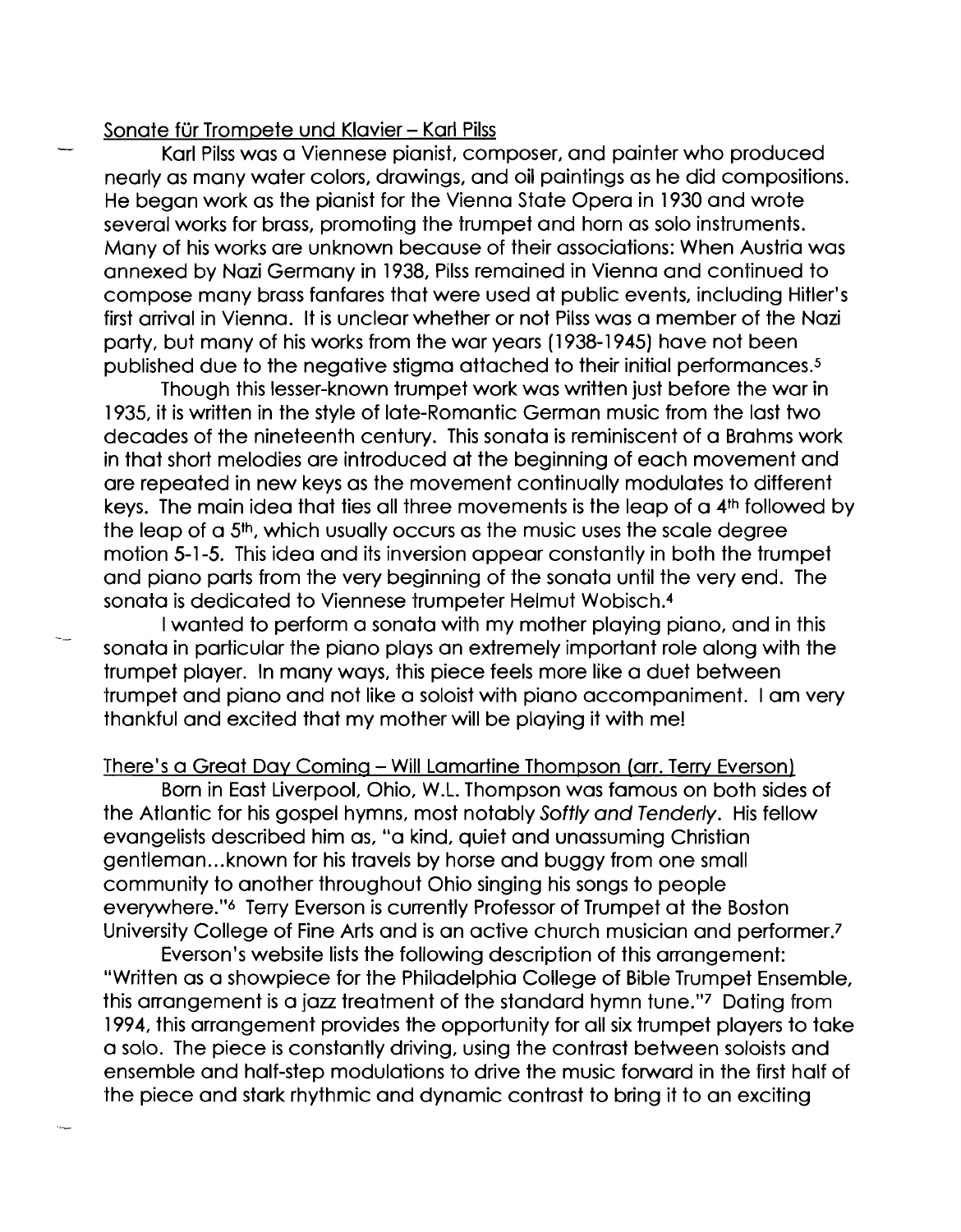finish.6 If you listen carefully, you will hear a quote of "The Trumpet Shall Sound" from Handel's Messiah.

I had my father in mind when I chose this piece. He in always attending concerts and supporting me, and I wanted to playa piece that I knew he would love. When I found this arrangement and realized that I could form a sextet of trumpet players that I have been in Wind Ensemble and Marching Band with for several years, I knew that I had to program it in this recital. These players and I have always been supportive of each other, and you will hear the level of support and friendship that we have developed over the past few years in the way that we play this piece together.

### Someone to Watch Over Me - George Gershwin (arr. Joseph Turrin)

An American composer, pianist, and conductor, Gershwin began his career in New York's Tin Pan Alley. By the age of thirty, however, he was one of America's most famous composers of concert music.8 Turrin studied composition at Eastman and at the Manhattan School of Music. He is currently active as a teacher, orchestrator, conductor, clinician, and composer, and he has written several commissions for the New York Philharmonic and its principal trumpet player, Philip Smith.6

Though it is one of the most famous and recognizable American standards of the 20<sup>th</sup> Century, Someone to Watch Over Me was originally written by Gershwin as an up-tempo rhythm song. While experimenting with it one day, he played it at a slower pace and immediately recognized the warmth and beauty present in the melody at a slower tempo. It later became the highlight of his musical, "Oh Kayl" released in 1926.8

Turrin wrote this arrangement for Philip Smith. Turrin states, "Someone to Watch Over Me has always been a favorite of mine and I thought that I could do an interesting arrangement of it, bearing in mind the art songs of Schubert and Schumann." The arrangement, written in 1995, tests the vocal capacity of the trumpet to the fullest.<sup>6</sup>

Though I was very tempted to end my recital with the sextet, it did not seem like an appropriate way to sum things up. I feel much better about ending the program with another solo piece that I can play along with my mother on piano. I would like to take this opportunity to thank all of my teachers for helping me to get to this level, and especially Paul Everett and Larry McWilliams for helping me prepare this recital music. I would also like to thank my family and friends for your support and constant encouragement. Hopefully <u>I can fit that big "thank you" into this short piece of music.</u><br>Sources<br>I Ference George Lifeenett Bobet Burelli: The New Grove Dictionary of Music and Musi

--

<sup>1.</sup> Ferencz, George J: "Bennett, Robert Russell", The New Grove Dictionary of Music and Musicians, ed. S. Sadie and J. Tyrell (London: Macmillan, 2001). xxii, 586-594

<sup>2.</sup> DePoy. Bryan. "Music Reviews: Rose Variations".ITG Journal 27 (2000): 81-82.

<sup>3.</sup> Webster. James: "Haydn, (Franz) Joseph". The New Grove Dictionary of Music and Musicians, ed. S. Sadie and J. Tyrell (London: Macmillan, 2001), xxii, 586-594

<sup>4.</sup> Tarr, Edward H. "Haydn's Trumpet Concerto (1796-1996) and its Origins". ITG Journal. 21 (1996): 30-34, 43 Suggs, Robert. "Brilliant Music for a Dark Era: karl Pilss, Helmut Wobisch, and the Trompeterchor der Stadt Wien". 34 (2004J: 12-16

*<sup>,...</sup>J.* Orga, Ates. "Liner Notes to 'Philip Smith: Principal Trumpet· ... New York: Cala Records, 1998.

<sup>7.</sup> Everson, Terry. "Bio". *2005.* TR Everson Music. 24 February 2006. <http://www.treversonmusic.com/bio.html>

<sup>8.</sup> McElrath, K.J. "Someone to Watch Over Me". 2005. JazzStandards.com. 24 Feburary 2006.

<sup>&</sup>lt;http://www.jazzstandards.com/compositions-0/someonetowatchoverme.htm>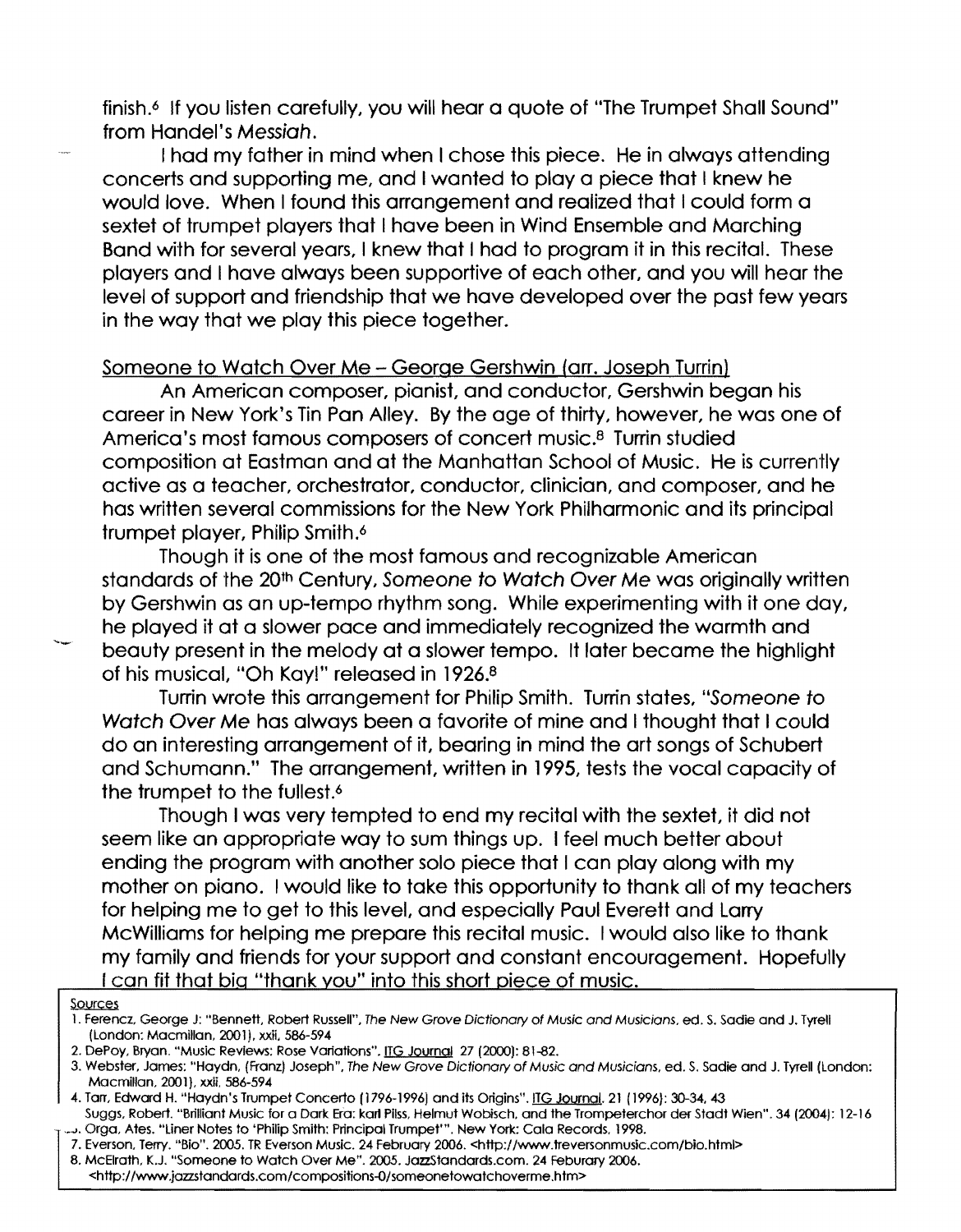## Rose Variations Pictures and Descriptions

(both used by permission from various sources)





## Carolina (wild) Rose

Carolina rose is the wild rose you picture in your mind's eye; it fits perfectly with that romantic notion. It's delicatelooking but tough, with a carefree, rambling habit and a preference for sunny old fields and pastures. Compound leaves and sparse, almost soft little prickles decorate the slender, unbranched stems.

#### Dorothy Perkins (rambler) Rose

Probably the most popular rose of all time, Dorothy Perkins, was the first pink rambler to be hardy enough for colder zones. Her enormous masses of powder puff pink blooms put her in almost every garden of her time.

### Frau Karl Druschki (white) Rose

A large grower to six feet, a well-sited plant will flower consistently all season with very large, exquisitely shaped, paper-white blooms, pinkish in the bud. It is a vigorous bush with good but coarse light-green leaves and erect growth. Every stout shoot bears one or more superb high centered blooms through the summer, with elegantly rolled petals of purest white with a lemon flush at the heart.



#### Cinnamon Rose (with hummingbirds)

An old Rose that used to be in nearly every garden and is now but rarely seen is the Cinnamon Rose, in some parts of the southern counties called the Whitsuntide Rose. The small flat flowers are pretty and have a distinct scent. It makes a neat bush of rather upright habit.



#### American Beauty (red) Rose

These are quite simply the most exquisite roses of all time. Exceptional beauty of form, rich, pleasing color, delightful fragrance and incredible versatility have made America's national flower a worldwide favorite.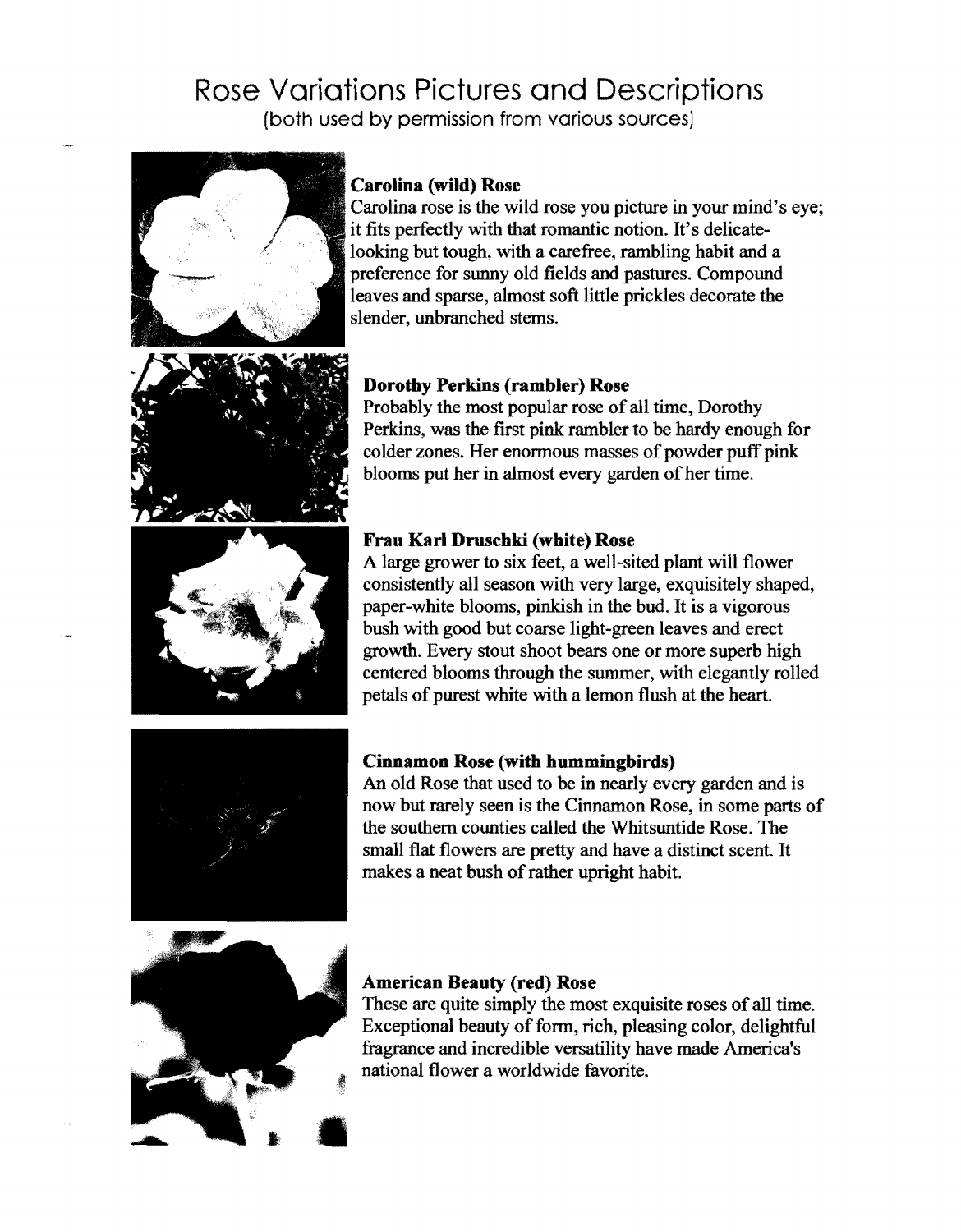#### Another Shot: My Second Senior Recital

After the success of my first recital, I decided to perform another recital in my last semester on campus, and I wanted this recital to be different. I went into the music office in April of 2006 to schedule a performance date for the fall semester. As I scheduled the recital, I made sure that I scheduled it for the Choral Recital Hall, a much smaller room where the audience is much closer to the performer. To perform in this setting, I decided to plan a recital with several shorter works. In fact, I began working on some of this literature immediately after I finished my recital in March. The first piece that I studied after my recital was a Bernard Fitzgerald transcription of Handel's" Adagio and Allegro", the first two movements to a four-movement sonata, and I started working on that piece as an exercise to develop my transposition skills on the Eb Trumpet. As I was practicing that solo, I decided that I really enjoyed playing it, and I started to research the original composition to see if I could find copies of the final two movements. When I did find the last two movements to the sonata, I suddenly had a new purpose for my next recital: I was going to take on an arranging project.

Arranging the last two movements of Handel's sonata to be performed on trumpet would not be a difficult task in itself, but creating an arrangement of those two movements that would fit in seamlessly with Bernard Fitzgerald's arrangement of the first two movements created a challenge for me. First of all, in Handel's original sonata, the violin plays the melody throughout the entire piece with very few rests. Because of the nature of the trumpet, Bernard Fitzgerald decided to put sections of the melody in the piano part to give the soloist opportunities to rest, and I had to go through the same process both to give myself a chance to rest and to help my arrangement fIt with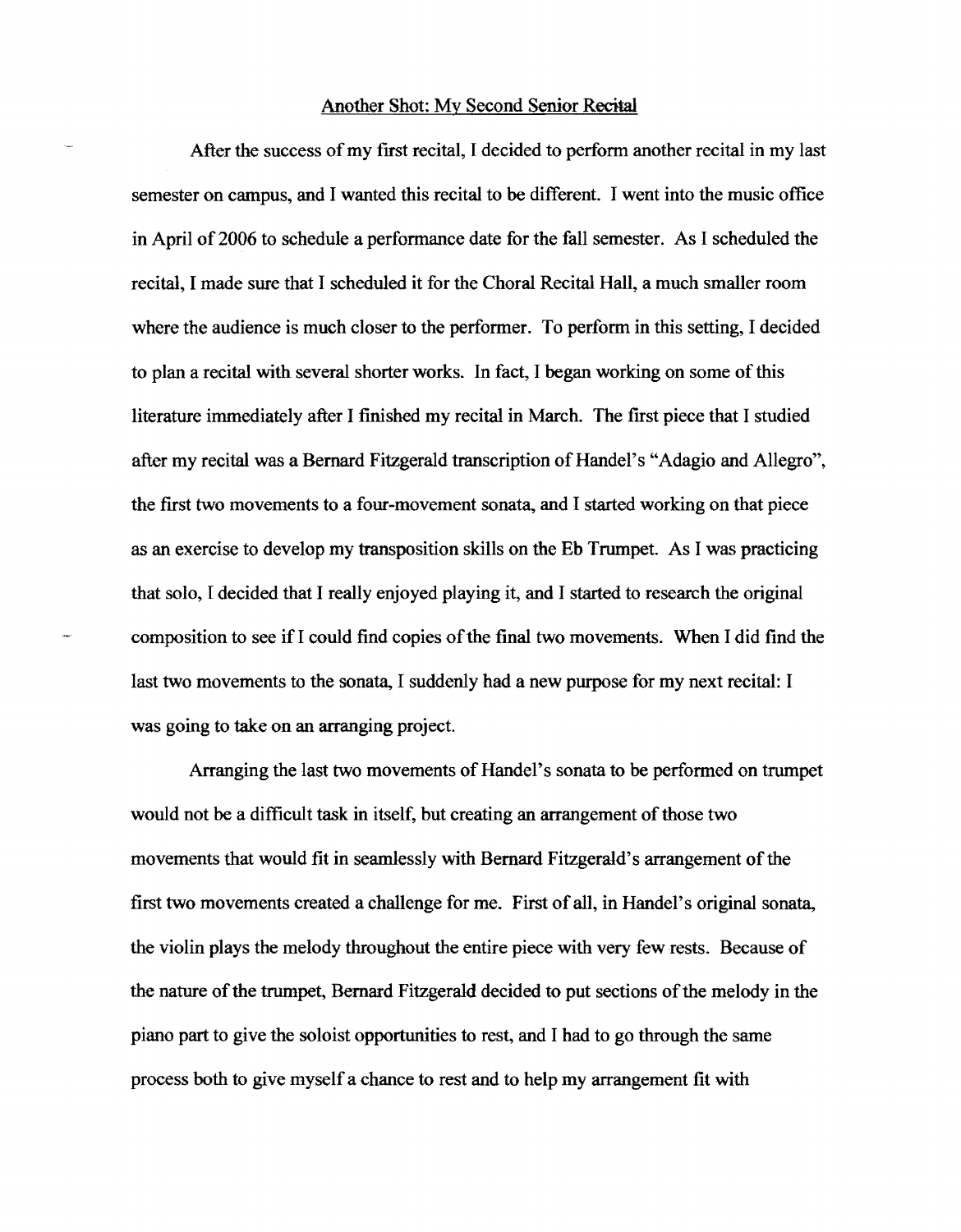Fiztgerald's arrangement. I also had to create a piano part that flowed as well as Fitzgerald's part. I believe that I was successful in accomplishing both tasks.

As I was arranging the final two movements of the Sonata, I also began looking for other literature. At this time, Daniel McCloud, a friend of mine who is getting his doctorate in percussion perfonnance, asked me if I would be willing to read a piece that he had written for flugelhom and piano. I enjoyed the piece, and asked him for pennission to perform it on my recital in November. Because the piece had never been perfonned before, I was now going to be the person to premiere the piece. When I placed this piece on a program with my Handel arrangement, I made the choice to premiere two works for trumpet, which is a terrific opportunity for an undergraduate student. The other two pieces that I performed on the first half of my recital, "Oliver's Birthday" and the arrangement of "Three Preludes" fell into place fairly easily, and they both were examples of the short, lighter pieces for trumpet that I was looking for. I also made the decision to end with another jazzy trumpet ensemble piece, and after originally deciding to use an arrangement of "Blue Rondo a la Turk", I decided to change the piece and instead perfonn Bill Holcolmbe's arrangement of "Look for the Silver Lining".

With all of the lighter pieces in place, I chose to play my favorite trumpet concerto, the Arutunian concerto, on this recital, as well. This decision was equally sentimental and practical: Aside from being my favorite trumpet concerto, this was also one of the few trumpet concertos that my mother had perfonned before. The high amount of passion present in the Arutunian gave a great sense of depth and validity to the lighter pieces on the first half of the program, and at the same time it fit really nicely with those lighter works.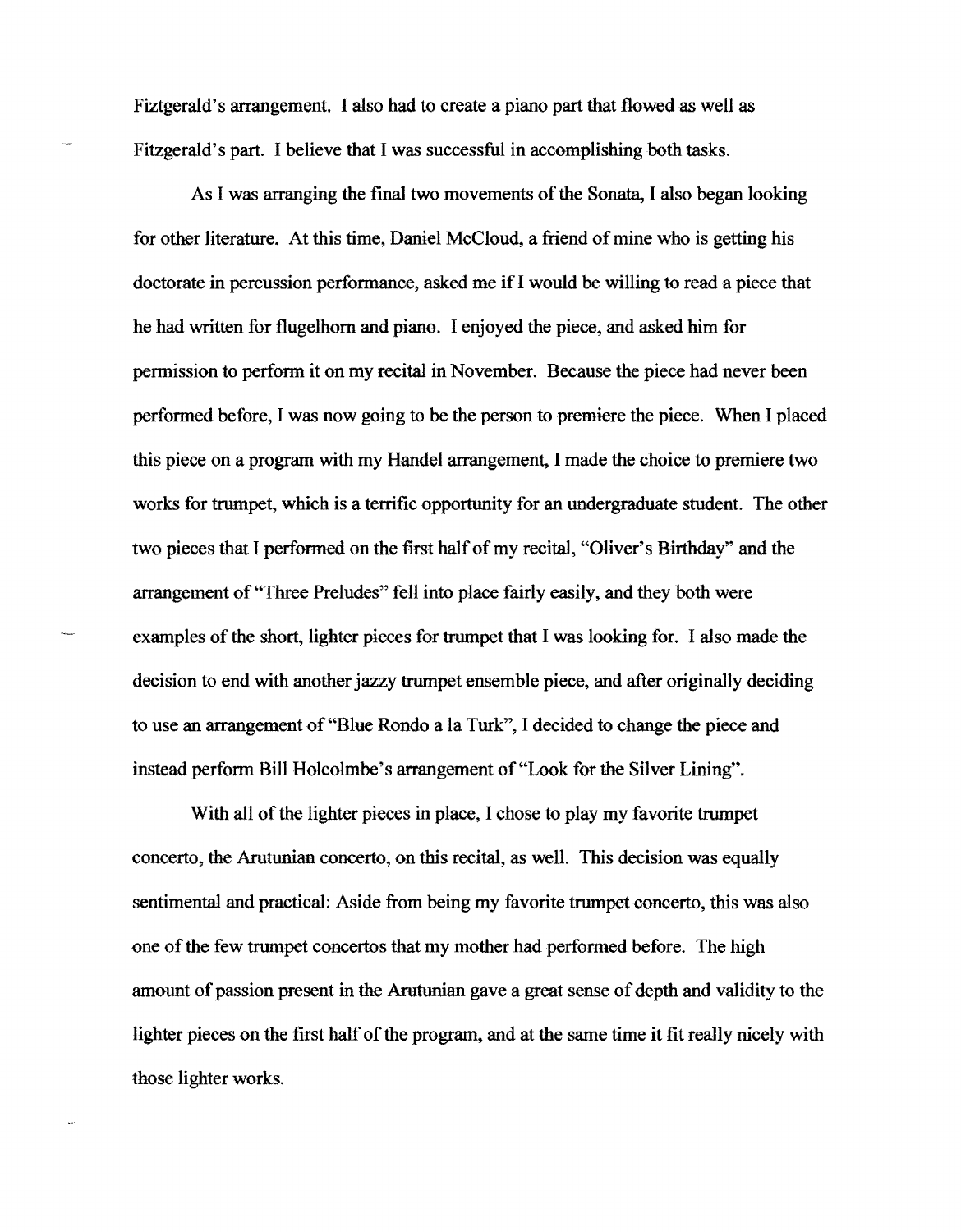Aside from the change in concert hall and styles of music, another element changed that was present in my first recital. For this recital, I chose not to perform my pieces ahead of time. I made this decision for two reasons: First, because I asked my mother to play piano for me on all pieces, it was difficult for me to ask her to drive to Muncie during the middle of a Monday afternoon to play for a recital hour performance. Secondly, I felt that many of my earlier performances had spoiled the surprise for my friends in the brass studios, so for many of my friends that came heard the pieces that I played for the first time at my redtal. I spent just as much time in the practice room preparing for the recital, but I did not put in as much time practicing performance.

As a result of all of these factors, I feel that I ended up with a second recital which was less consistent than the first one. Several things had me frazzled the day of my recital, including assignments for classes and the work that I was doing an hour before my recital to get the hall set up the way I wanted it (something that I did not have to worry about in Sursa), and when that mood was combined with my lack of practicing performance, I ended up showing some nerves on the first two pieces. However, I found my bearings once I started playing Daniel McCloud's piece, and some of the work that I did on the McCloud, Gershwin, and Arutunian went better than work that I did on my recital in Sursa Hall in March.

This recital taught me some valuable lessons. First of all, it taught me that I need to diligently stick with a formula that works, because I feel that I would have had a more consistent performance if I had taken all of the steps in preparation that I did when I played my redtal in March. I also learned that I have the ability to put any problems that are hindering me (in this case, nerves) aside and fmish with a strong performance.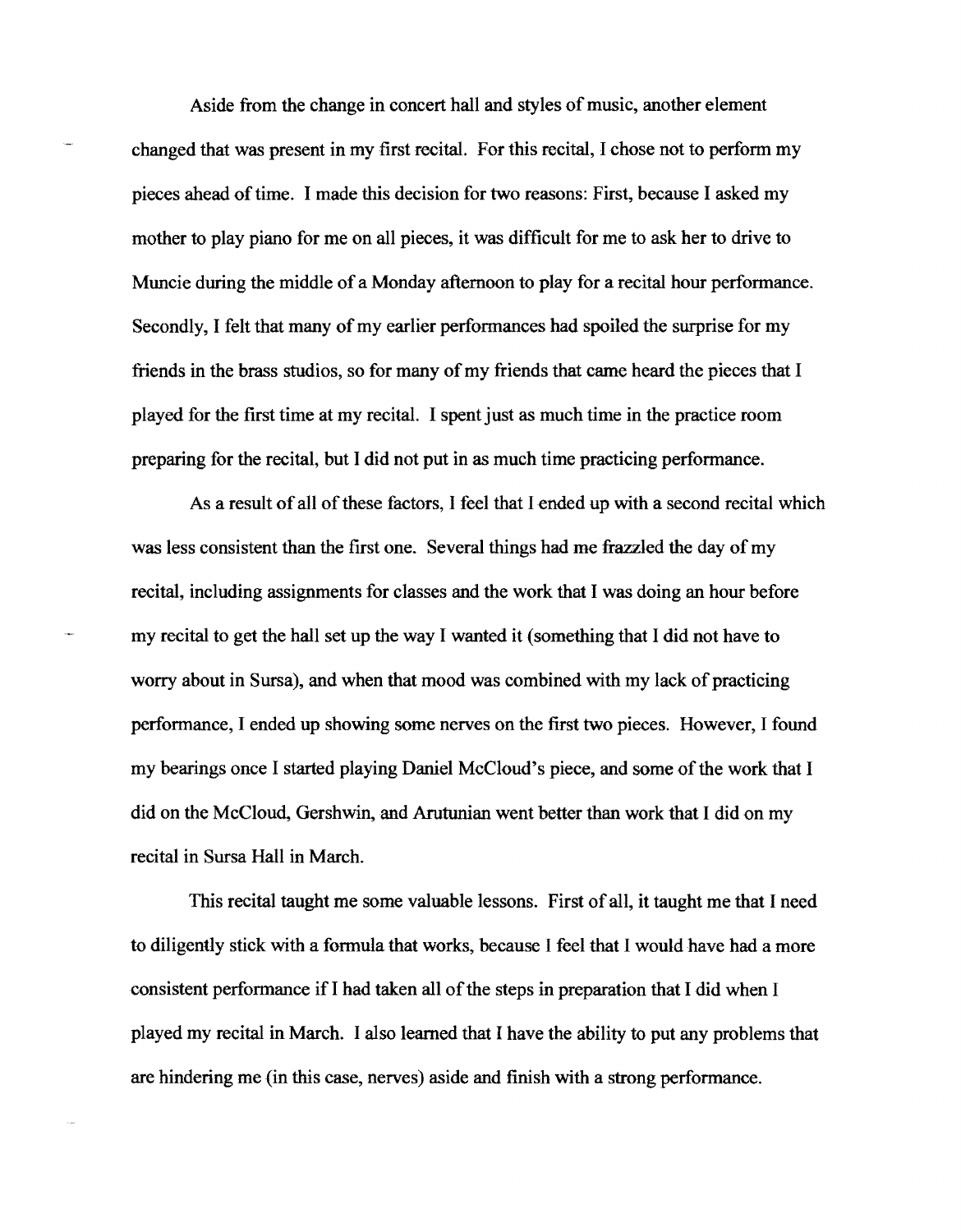Finally, I learned a valuable life lesson: My trumpet playing career did not stop with the capstone perfonnance on my Honors Recital in March. Instead, I worked to perfonn again, and I will continue perfonning in the years to come. The recordings of these two recitals and this documentation of the lessons that I learned is simply a marker of where I stand at this moment. I hope to keep moving forward in the future with continuallyimproving perfonnances on the trumpet.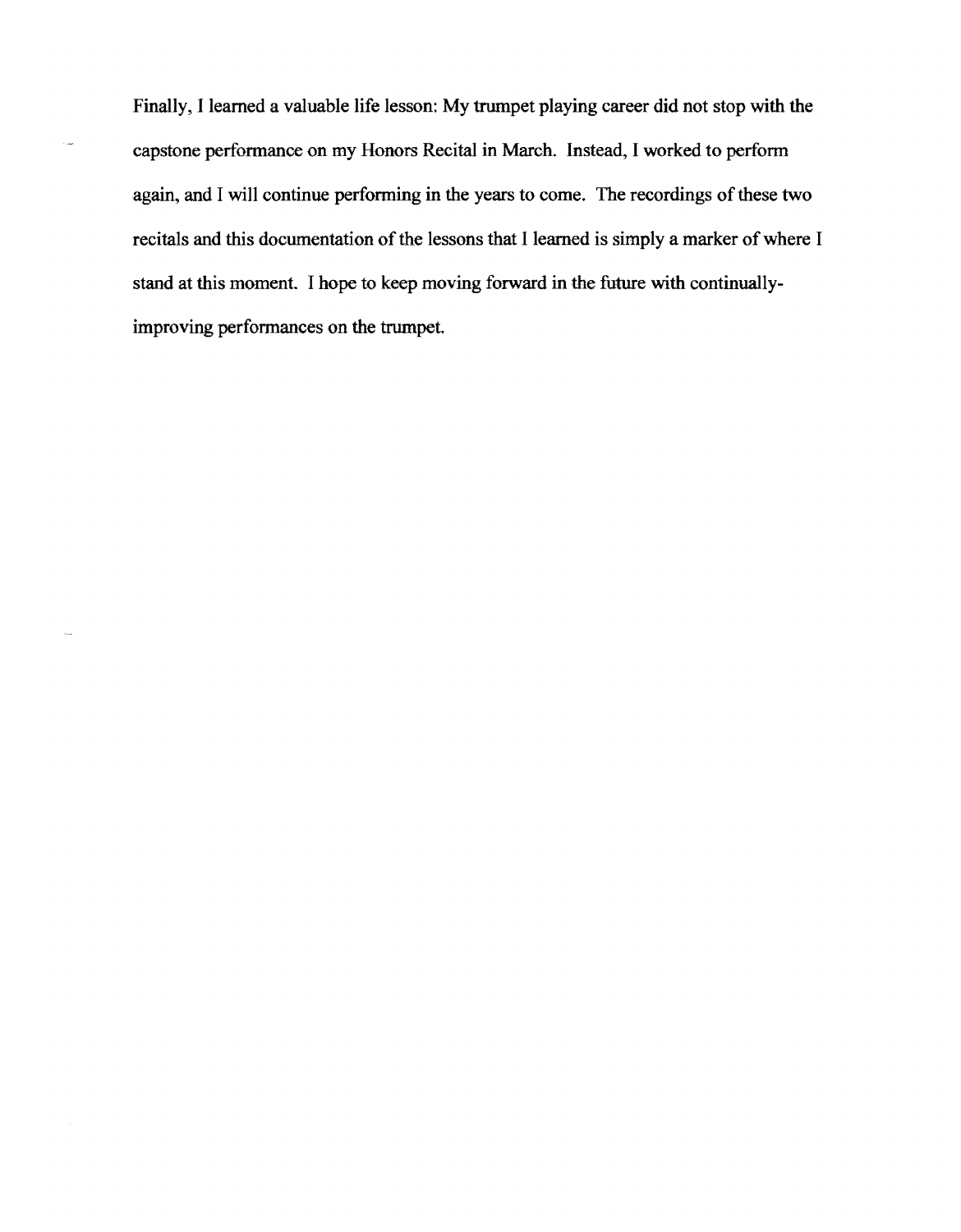| Sochool of Seusic      | <b>JOEL MATTHEWS</b><br>trumpet                                                                                                                                                                                  |  |  |
|------------------------|------------------------------------------------------------------------------------------------------------------------------------------------------------------------------------------------------------------|--|--|
|                        | <b>SENIOR RECITAL</b>                                                                                                                                                                                            |  |  |
|                        | assisted by<br>Jo Ellen Matthews, piano                                                                                                                                                                          |  |  |
|                        | and in a trumpet quintet with<br>Daniel Miller, Rico Moser, John VanPatten, Joe Young                                                                                                                            |  |  |
|                        | (b.1945)                                                                                                                                                                                                         |  |  |
| ىئ                     | $(1685 - 1759)$                                                                                                                                                                                                  |  |  |
|                        | arr. Bernard Fitzgerald<br>Adagio and Allegro<br>arr. Joel Matthews<br>Largo and Allegro                                                                                                                         |  |  |
|                        | (b.1977)                                                                                                                                                                                                         |  |  |
|                        | $(1898 - 1937)$                                                                                                                                                                                                  |  |  |
| a Sollege of Sine Arts | arr. Anthony Keams<br>Prelude I<br>Prelude II (Blue Lullaby)<br>Prelude III (Spanish Prelude)                                                                                                                    |  |  |
|                        | $\ldots$ Intermission $\ldots$                                                                                                                                                                                   |  |  |
|                        | (b.1920)                                                                                                                                                                                                         |  |  |
|                        | (b.1920)<br>arr. Chris Hendricks                                                                                                                                                                                 |  |  |
| Lniversity             |                                                                                                                                                                                                                  |  |  |
|                        | Joel Matthews is a student of Paul Everett.                                                                                                                                                                      |  |  |
|                        | He is a member of<br>Phi Mu Alpha Sinfonia Fraternity for men in the field of music,<br>and Pi Kappa Lambda, National Honor Society in Music,<br>and is a Whitinger Scholar.                                     |  |  |
|                        |                                                                                                                                                                                                                  |  |  |
| Ball Sotate            | <b>CHORAL HALL</b><br>Series LXI<br>Thursday, November 16, 2006<br>Number 67<br>5:30 p.m.                                                                                                                        |  |  |
|                        | In keeping with copyright and artist agreements, use of recording<br>and photographic devices is not permitted by other than approved university personnel.<br>We request your cooperation.<br>www.bsu.edu/music |  |  |

-

Program Change: Instead of performing "Blue Rondo a la Turk", we performed "Look for the Silver Lining", written by Jerome Kern, arranged by Bill Holcolmbe.

 $\bar{\phantom{a}}$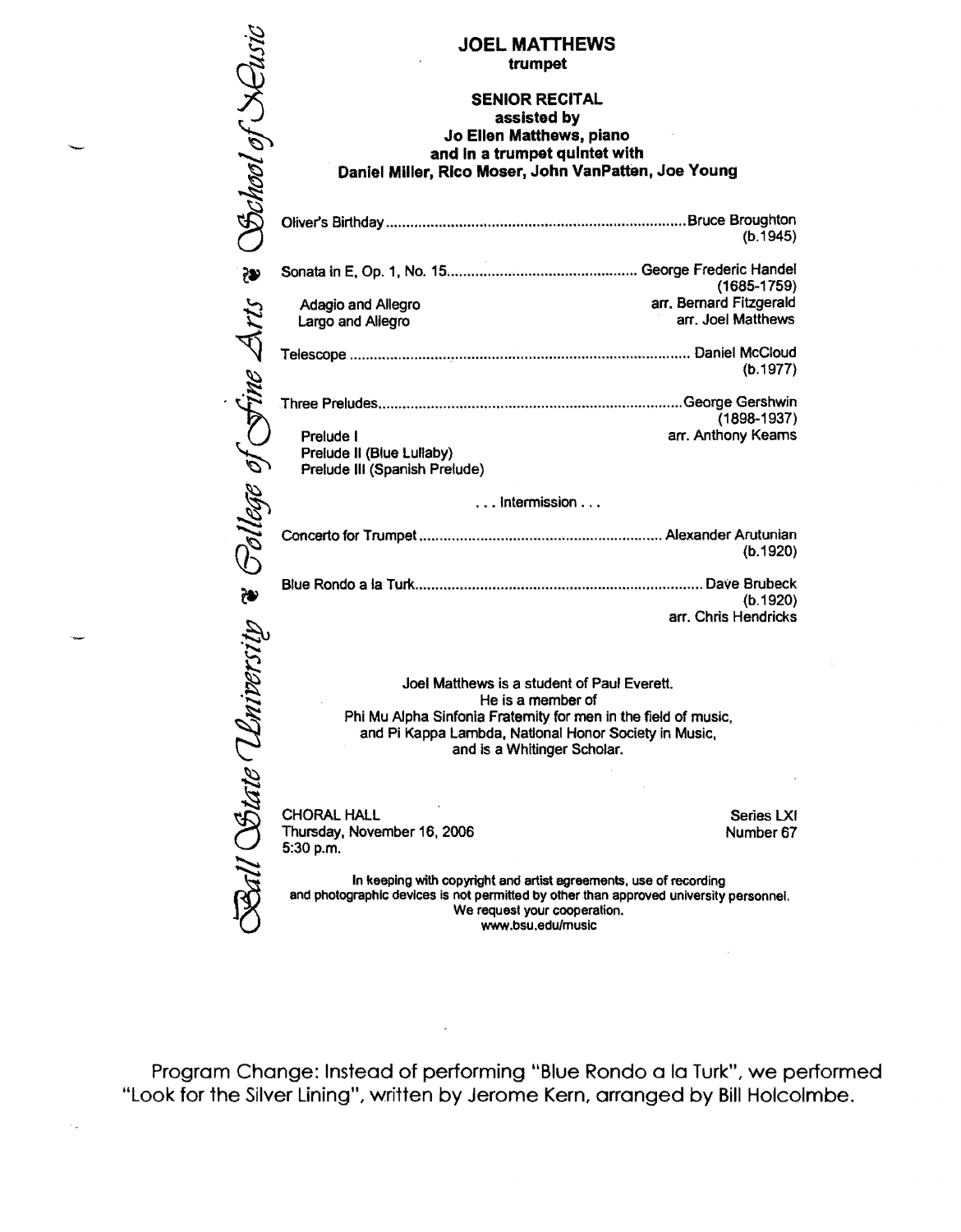Though I did not write a set of program notes for my second recital, I did get a written description of Daniel McCloud's "Telescope":

*"Telescope* is a single movement work for solo flugelhorn. The idea for the work came when playing a game that involved an ancient magical telescope that could look into the future. I began to imagine. "what if such a thing existed? What would it be like to experience looking into the future?" I imagined a lot of bleeding pastel colors as the telescope focused on a date or event yet to come, and tried to harmonically portray that in the work. The shifting tonal centers and gently driving pulse in the piano help to create a hazy floating sensation. The middle of the work brings about a somewhat capsulated moment, which could be interpreted any number of ways by the listener. before returning to the previously introduced thematic material.

Daniel McCloud has written and arranged several works for band, orchestra, chamber ensembles and solo instruments. He has received commissions from the World Saxophone Congress and from PBS affiliate, WIPB-TV at Ball State University. Currently, Daniel serves as Marching Percussion Instructor. functioning as the primary music arranger of the percussion section. Since 2002. Daniel has been fortunate to have more than 15 percussion compositions published by Dutch Music Partners (http://www.dutchmusicpartners.com)."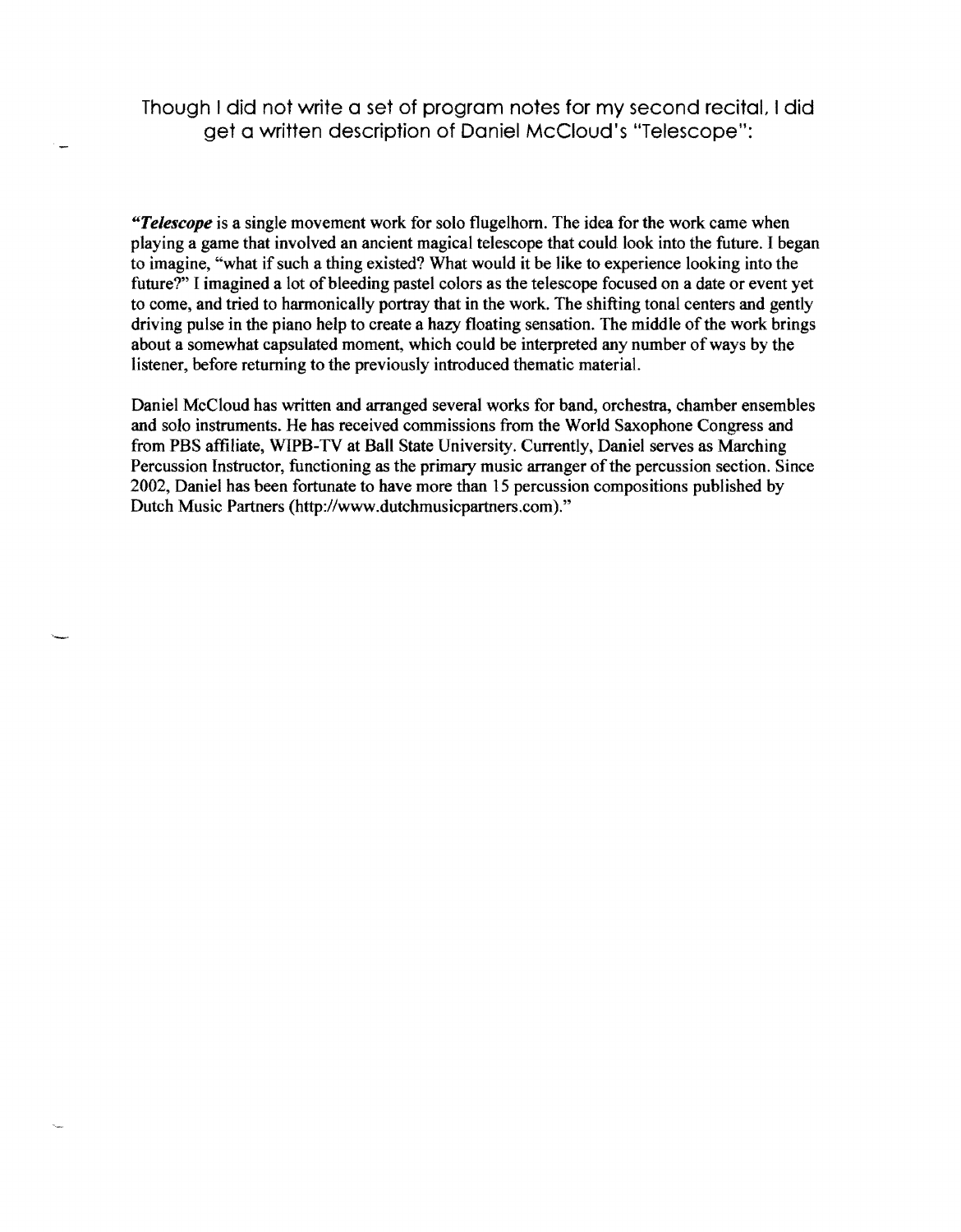# **Joel Matthews: A Victory Lap Recital**



## **Thursday, November 16 - 5:30 p.m. - Choral Hall**

Featuring trumpet music by Bruce Broughton, George Gershwin, George Frederic Handel, Alexander Arutunian, Dave Brubeck, and the premiere of an original composition by Daniel McCloud.

## **You won't want to miss it!**

(The flyer that I used to advertise my second recital...it's much better than the flyer from my first recital.)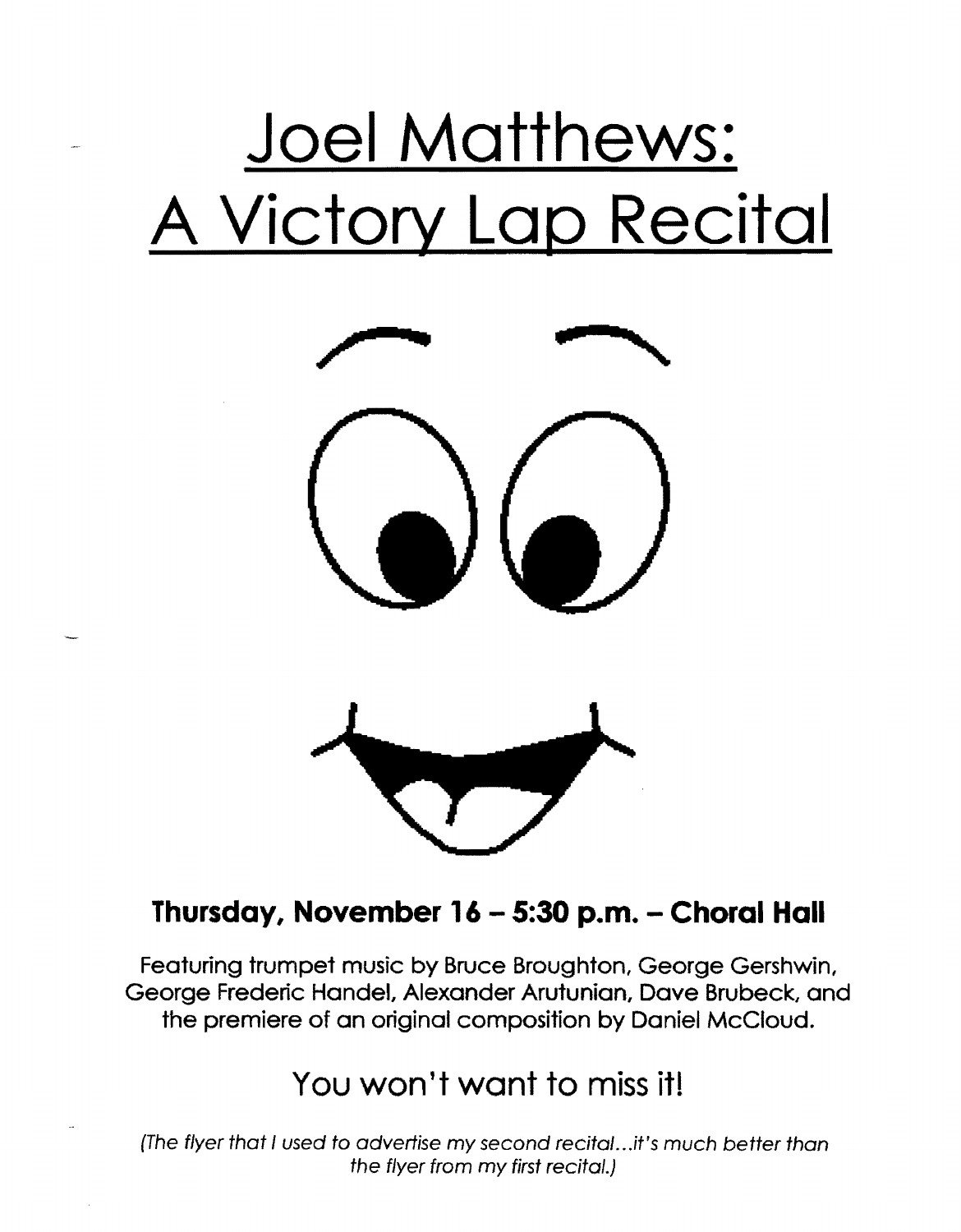## Largo and Allegro

 $\frac{1}{2}$ 

*(from Sonata in E for Violin)* 

By

G. F. Handel

(arranged by Joel Matthews)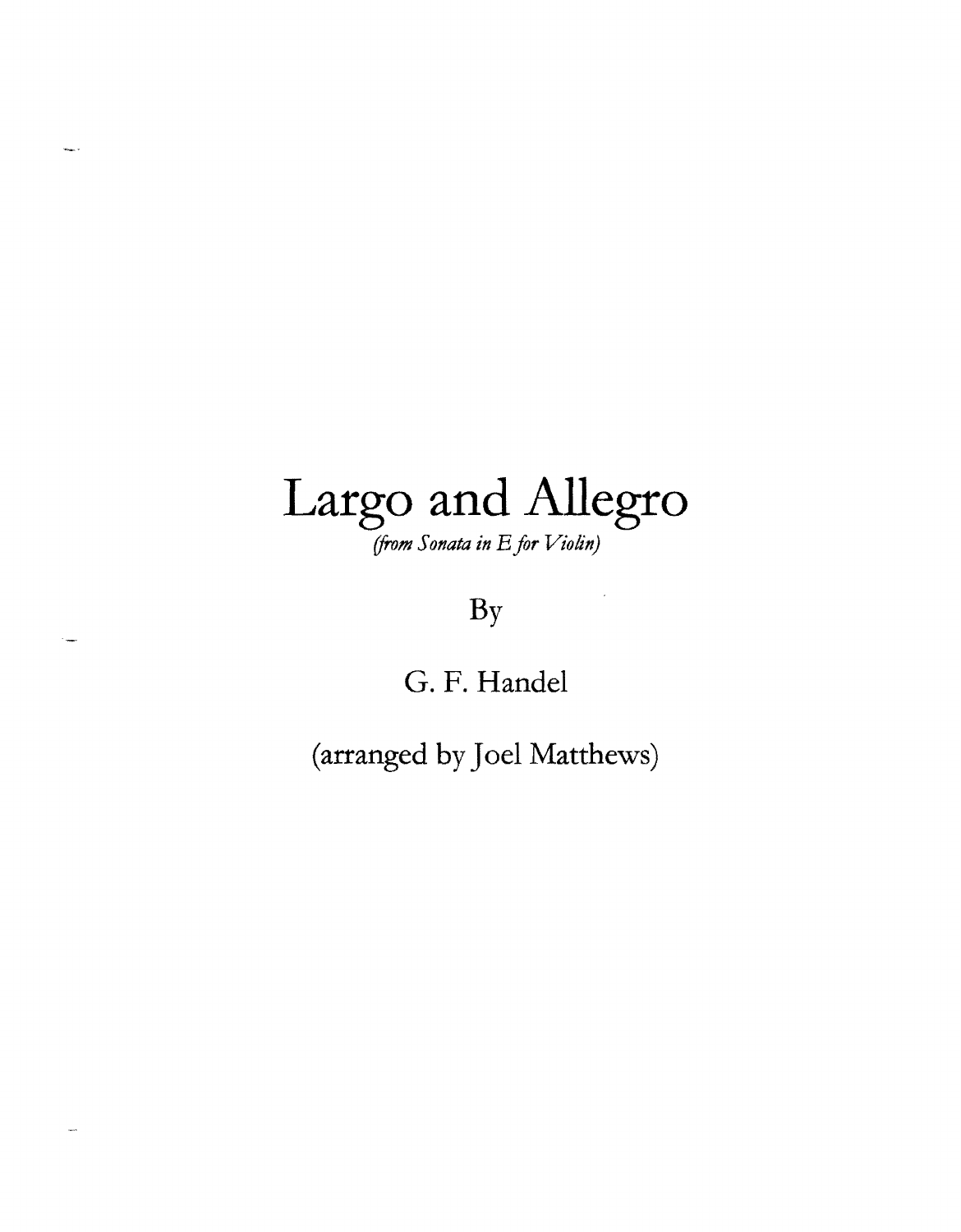Largo and Allegro

from Sonata in E for Violin

G. F. Handel arr. Joel Matthews





 $\overline{\mathbf{e}}$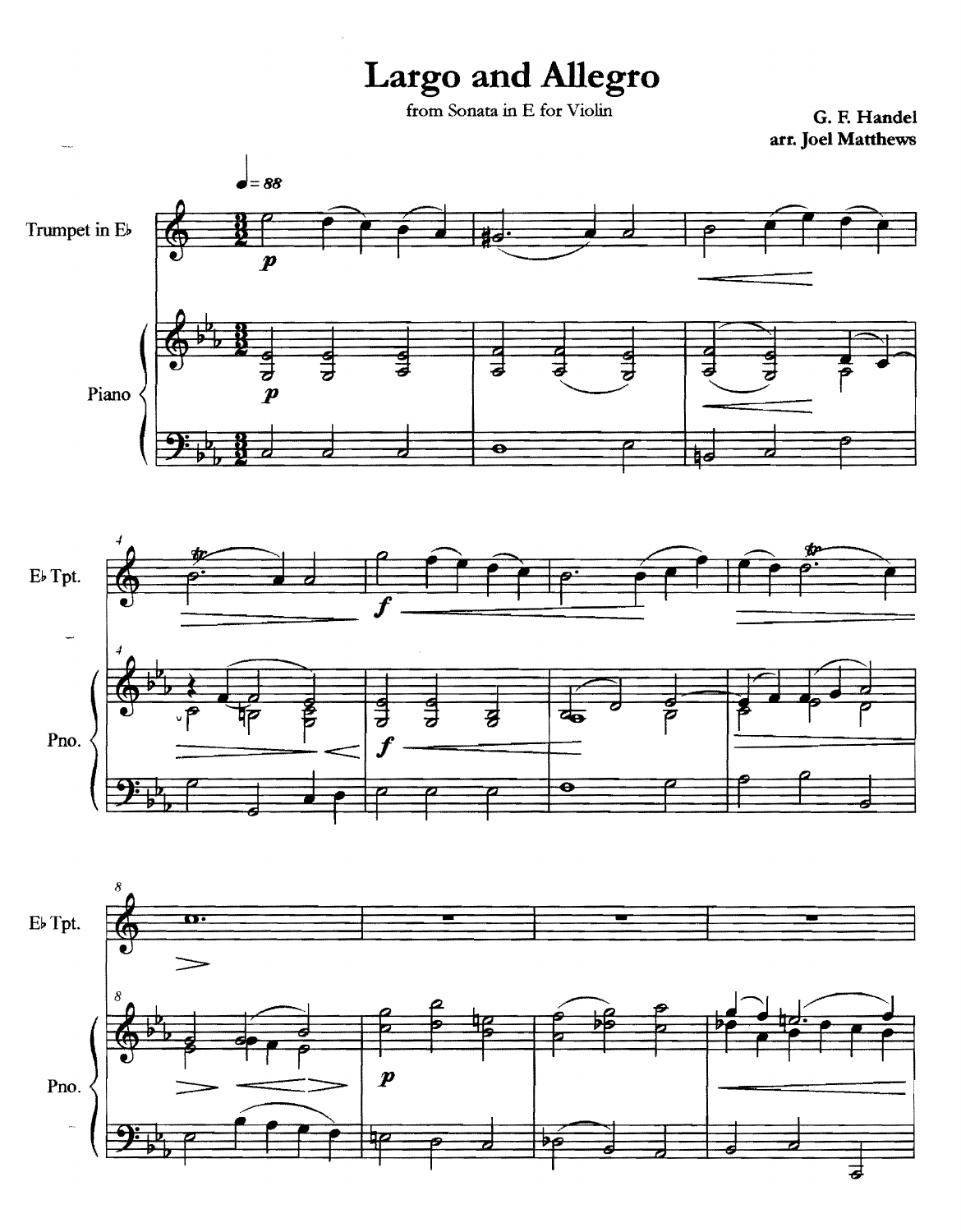



attacca

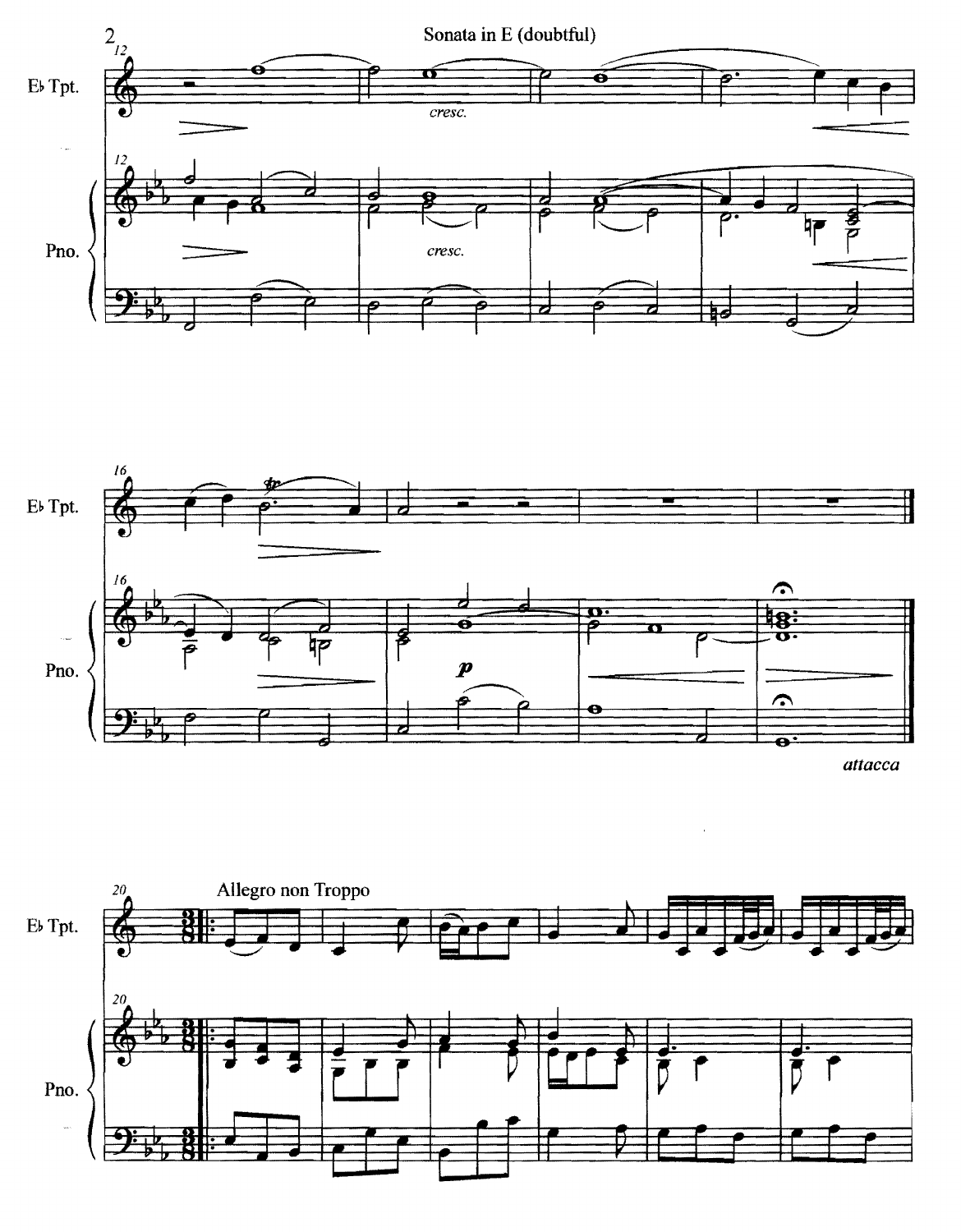



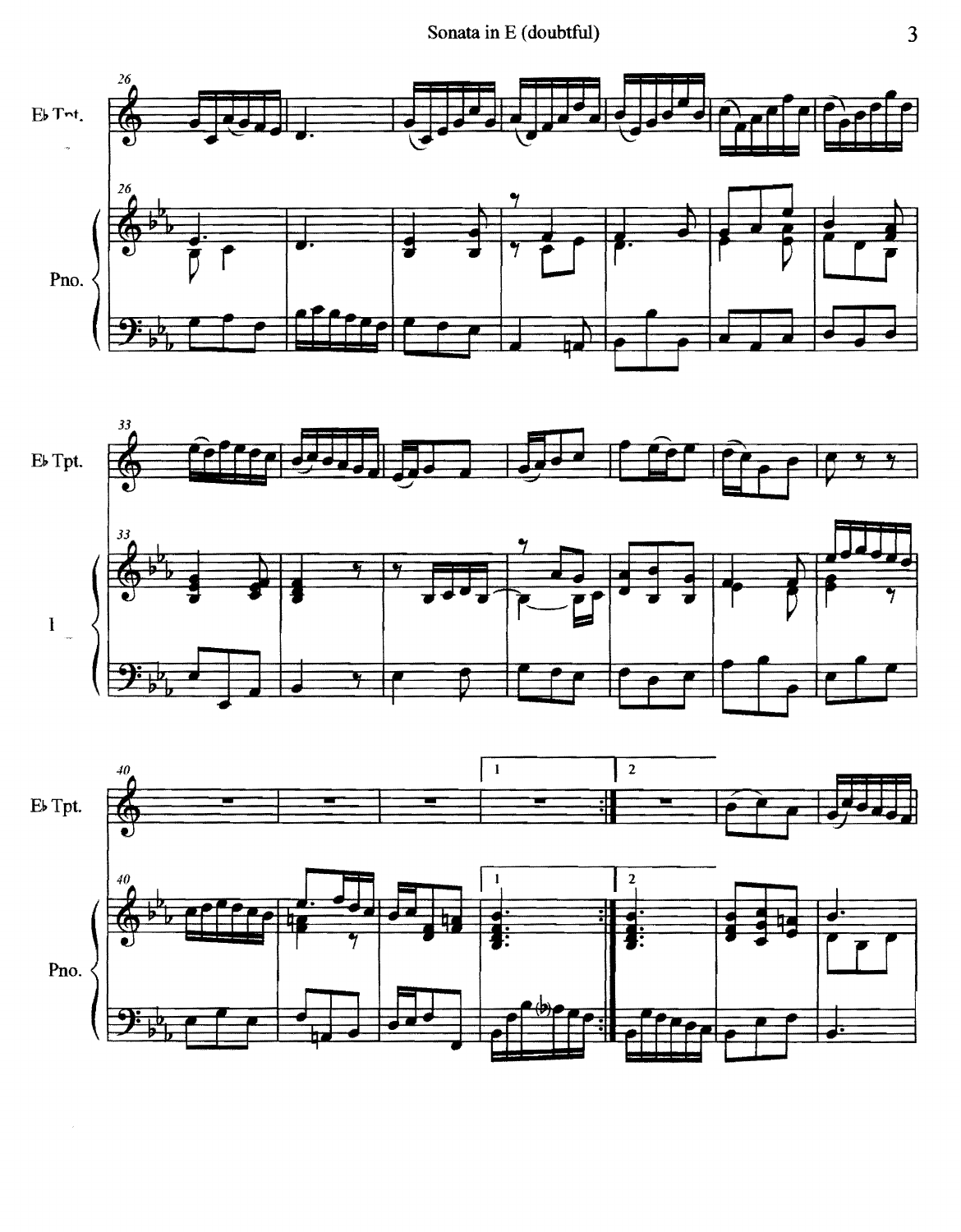Sonata in E (doubtful)







 $\overline{\mathbf{A}}$